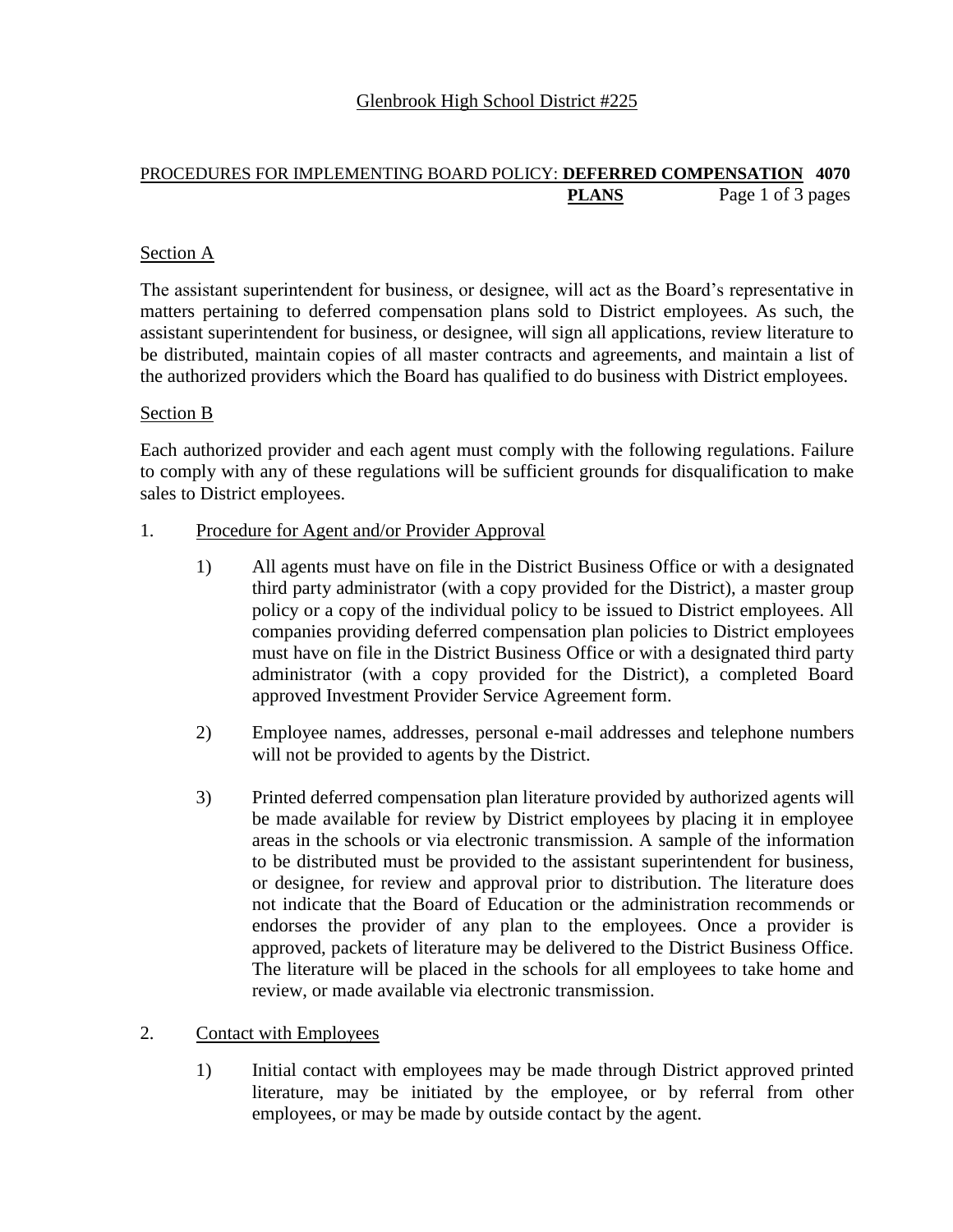## PROCEDURES FOR IMPLEMENTING BOARD POLICY: **DEFERRED COMPENSATION 4070 PLANS** Page 2 of 3 pages

### 2. Contact with Employees (Continued)

2) Once contacted by a District employee, the provider's agent may then meet with the employee at school to discuss the deferred compensation plan offered. Agents may also meet an employee at school to have papers signed. IN EITHER EVENT AGENTS WILL NOT BE ALLOWED TO REMAIN ON SCHOOL PREMISES TO SOLICIT BUSINESS FROM OTHER EMPLOYEES OR FOR ANY OTHER PURPOSE.

#### 3. Procedure for Enrolling Employees in Deferred Compensation Plans

- 1) When an employee has decided to enroll in or modify contributions to a deferred compensation plan, the employee shall complete the applicable Salary Reduction Agreement form, provided by the District's third party administrator.
- 2) When completed and signed by the employee and the provider, the applicable Salary Reduction Agreement form must be forwarded to the assistant superintendent for business, or designee, for signature.
- 3) Deferred compensation plan agreements completed, signed and received by the first day of any calendar month will result in a salary deduction for that month. Agreements completed, signed and received after the first day of the month will result in a payroll deduction beginning in the following month.
- 4) Monies will be disbursed to providers from the District Business Office only through the District's third party administrator.
- 5) The employee shall be responsible for directing management of his or her personal account, and for requesting periodic statements from the providers reflecting payments made by the District. The employee shall also be responsible for verifying the accuracy of the statements. An employee having a question about the statement should immediately contact the provider. If the question cannot be resolved by contacting the provider, the employee should contact the District Business Office or designated third party administrator for assistance.